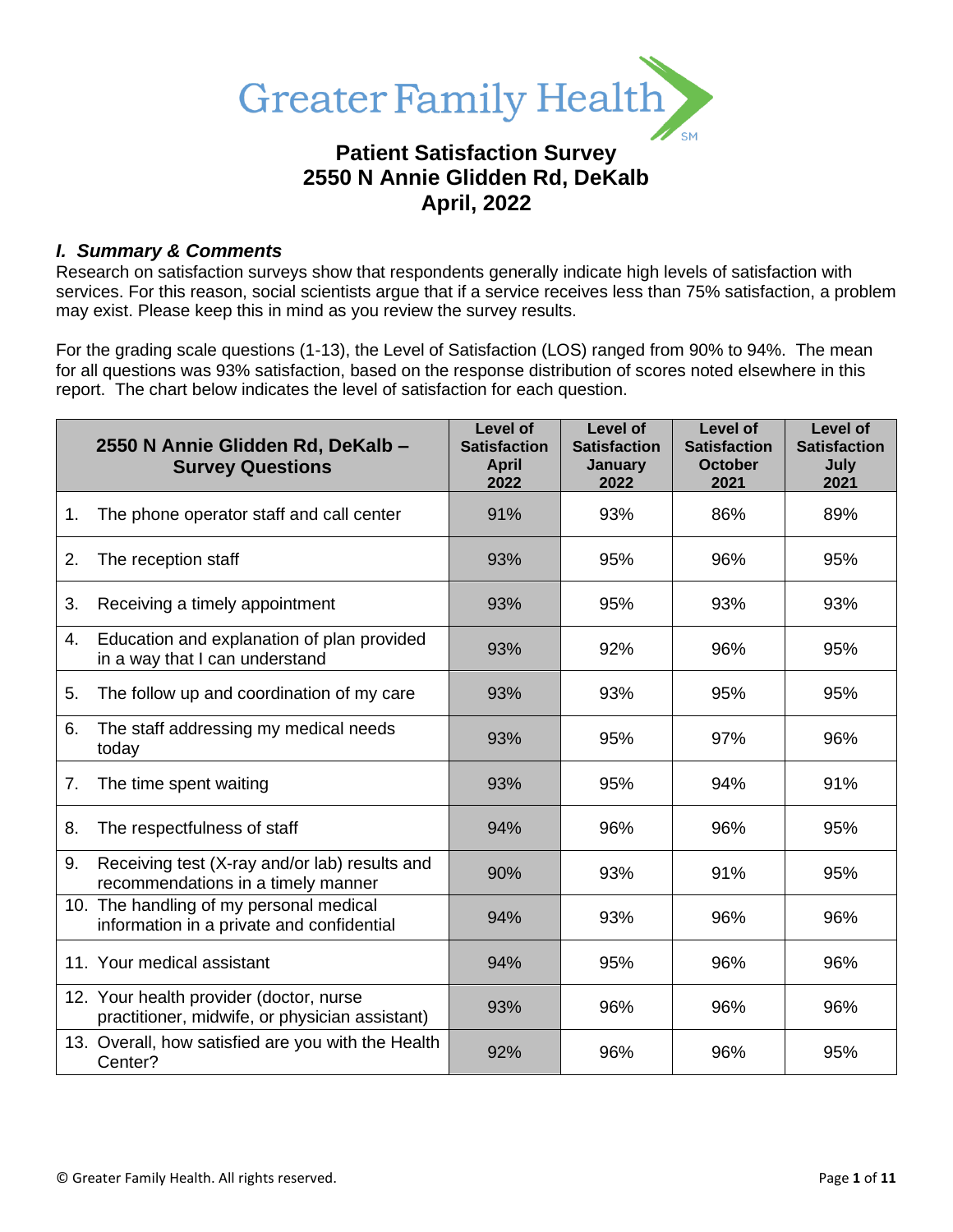|    | <b>Total Greater Family Health Survey</b><br><b>Question Responses</b>                    | Level of<br><b>Satisfaction</b><br><b>April</b><br>2022 | Level of<br><b>Satisfaction</b><br><b>January</b><br>2022 | Level of<br><b>Satisfaction</b><br><b>October</b><br>2021 | Level of<br><b>Satisfaction</b><br>July<br>2021 |
|----|-------------------------------------------------------------------------------------------|---------------------------------------------------------|-----------------------------------------------------------|-----------------------------------------------------------|-------------------------------------------------|
| 1. | The phone operator staff and call center                                                  | 92%                                                     | 91%                                                       | 90%                                                       | 91%                                             |
| 2. | The reception staff                                                                       | 92%                                                     | 93%                                                       | 92%                                                       | 92%                                             |
| 3. | Receiving a timely appointment                                                            | 91%                                                     | 91%                                                       | 90%                                                       | 91%                                             |
| 4. | Education and explanation of plan provided<br>in a way that I can understand              | 93%                                                     | 93%                                                       | 92%                                                       | 93%                                             |
| 5. | The follow up and coordination of my care                                                 | 92%                                                     | 93%                                                       | 92%                                                       | 93%                                             |
| 6. | The staff addressing my medical needs<br>today                                            | 93%                                                     | 94%                                                       | 92%                                                       | 93%                                             |
| 7. | The time spent waiting                                                                    | 90%                                                     | 89%                                                       | 88%                                                       | 89%                                             |
| 8. | The respectfulness of staff                                                               | 93%                                                     | 94%                                                       | 93%                                                       | 93%                                             |
| 9. | Receiving test (X-ray and/or lab) results and<br>recommendations in a timely manner*      | 92%                                                     | 91%                                                       | 90%                                                       | 91%                                             |
|    | 10. The handling of my personal medical<br>information in a private and confidential      | 93%                                                     | 93%                                                       | 92%                                                       | 93%                                             |
|    | 11. Your medical assistant                                                                | 93%                                                     | 94%                                                       | 93%                                                       | 94%                                             |
|    | 12. Your health provider (doctor, nurse<br>practitioner, midwife, or physician assistant) | 94%                                                     | 94%                                                       | 93%                                                       | 94%                                             |
|    | 13. Overall, how satisfied are you with the Health<br>Center?                             | 93%                                                     | 94%                                                       | 92%                                                       | 93%                                             |

\* Data for this question only includes Health Centers as it is not applicable to the Dental Clinic.

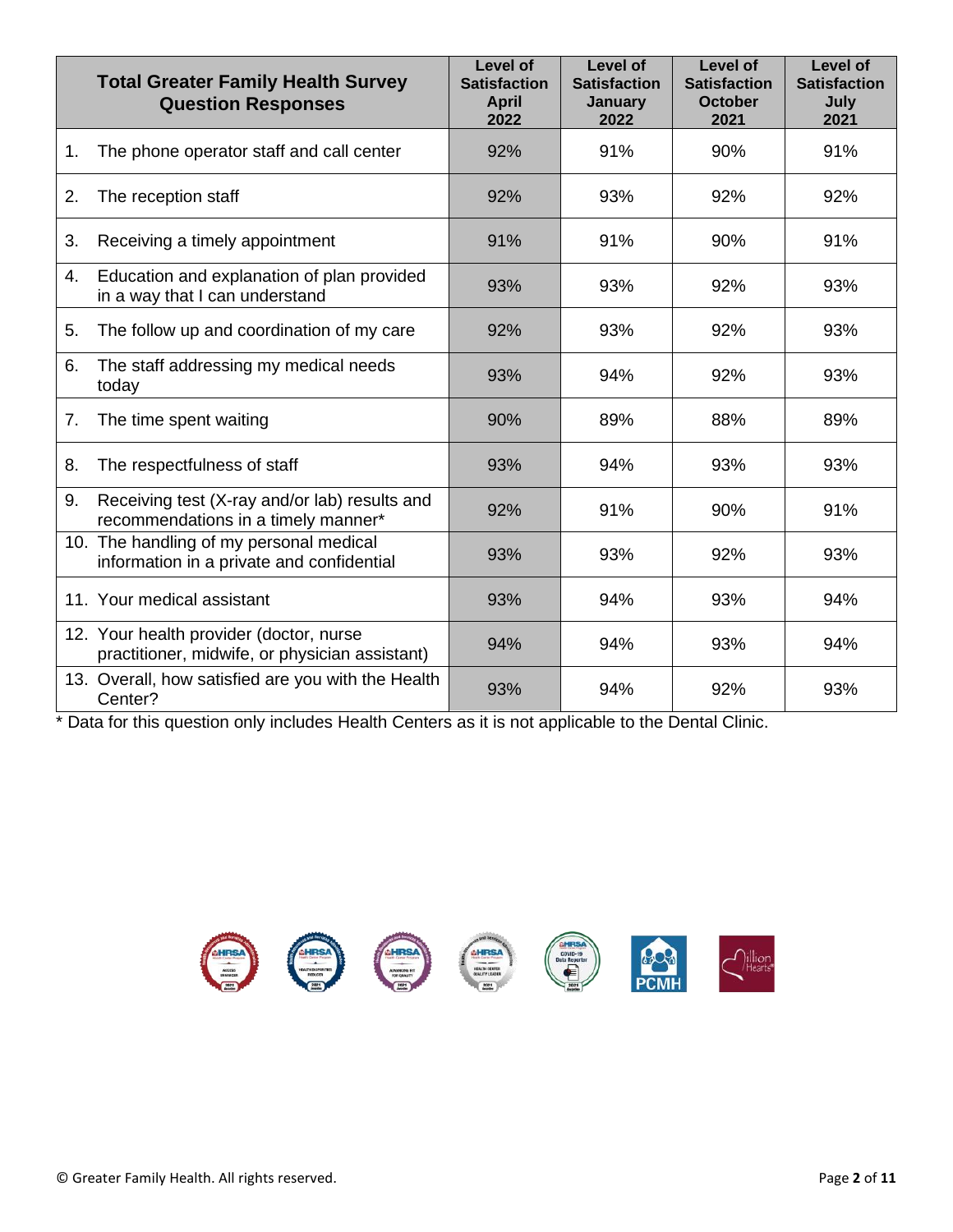|                                         |                       | (5)            |                  | (4)            |                | (3)            |                     | (2)      |                          | (1)            |
|-----------------------------------------|-----------------------|----------------|------------------|----------------|----------------|----------------|---------------------|----------|--------------------------|----------------|
| <b>Survey Questions</b>                 | <b>Very Satisfied</b> |                | <b>Satisfied</b> |                | <b>Neutral</b> |                | <b>Dissatisfied</b> |          | <b>Very Dissatisfied</b> |                |
|                                         | <b>English</b>        | <b>Spanish</b> | English          | <b>Spanish</b> | English        | <b>Spanish</b> | English             | Spanish  | <b>English</b>           | <b>Spanish</b> |
| The phone operator staff and call       | 12                    | 0              | 9                | 0              | 0              |                |                     |          |                          |                |
| center                                  | 57%                   |                | 43%              |                |                |                |                     |          |                          |                |
| 2.<br>The reception staff               | 14                    | $\Omega$       |                  | $\Omega$       | $\Omega$       | 0              | $\Omega$            | 0        | $\Omega$                 | $\Omega$       |
|                                         | 67%                   |                | 33%              |                |                |                |                     |          |                          |                |
| 3. Receiving a timely appointment       | 14                    | 0              |                  | $\Omega$       | $\Omega$       | 0              | $\Omega$            |          | $\Omega$                 | $\Omega$       |
|                                         | 67%                   |                | 33%              |                |                |                |                     |          |                          |                |
| 4. Education and explanation of plan    | 14                    | $\Omega$       |                  | $\Omega$       | $\Omega$       | 0              | $\Omega$            | 0        | $\Omega$                 | $\Omega$       |
| provided in a way that I can            | 67%                   |                | 33%              |                |                |                |                     |          |                          |                |
| understand                              |                       |                |                  |                |                |                |                     |          |                          |                |
| The follow-up and coordination of<br>5. | 14                    | $\Omega$       |                  | $\Omega$       | $\Omega$       | 0              | $\Omega$            | $\Omega$ | $\Omega$                 | $\Omega$       |
| my care                                 | 67%                   |                | 33%              |                |                |                |                     |          |                          |                |
| The staff addressing my medical<br>6.   | 14                    | $\Omega$       |                  | $\Omega$       | $\Omega$       | 0              | $\Omega$            | $\Omega$ | $\Omega$                 | $\Omega$       |
| needs today                             | 67%                   |                | 33%              |                |                |                |                     |          |                          |                |
| The time spent waiting                  | 14                    | $\Omega$       |                  | $\Omega$       | $\Omega$       | $\Omega$       | $\Omega$            | 0        | $\Omega$                 | $\Omega$       |
|                                         | 67%                   |                | 33%              |                |                |                |                     |          |                          |                |

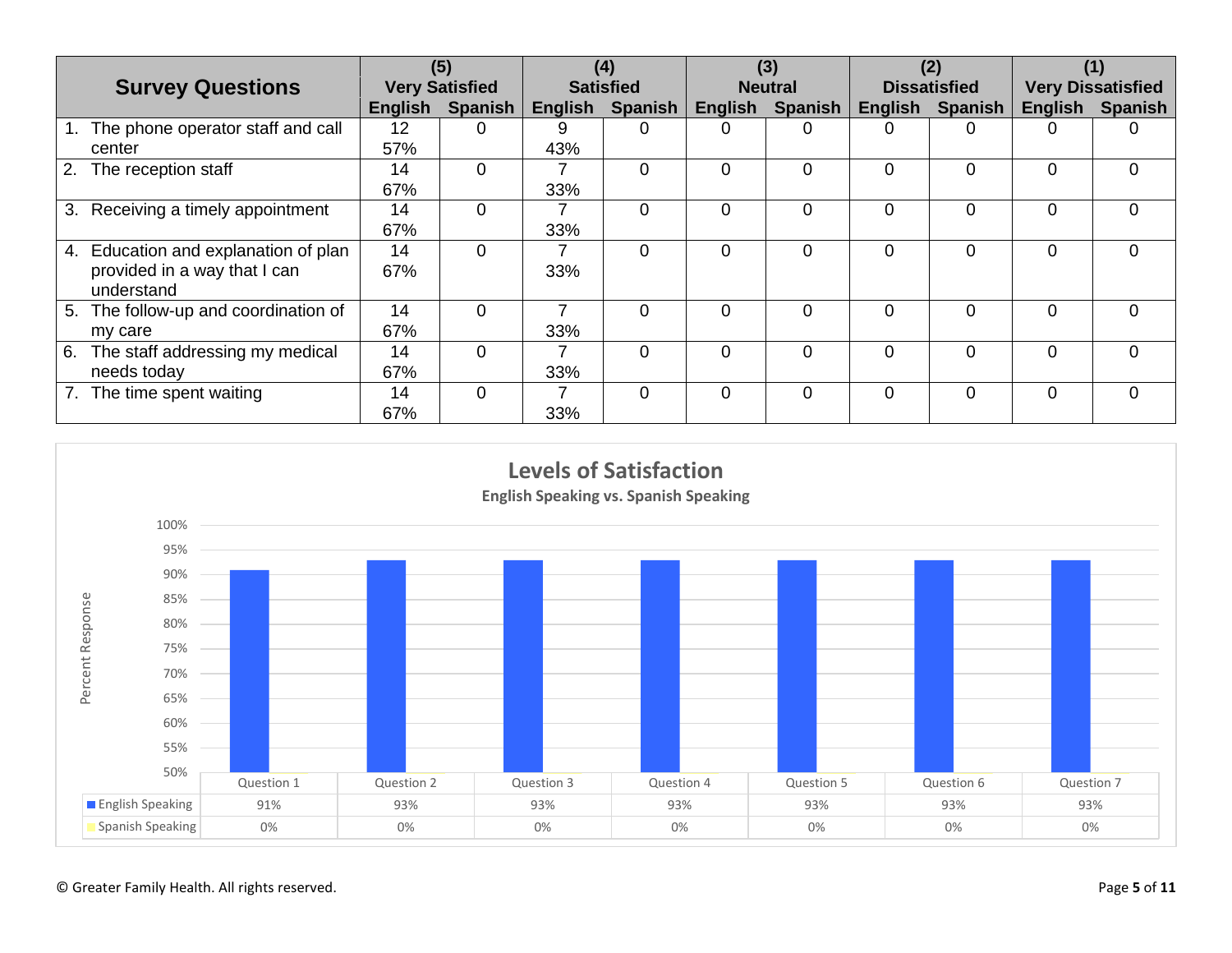|                                         | (5)                   |                | (4)              |          | (3)            |             | (2)                 |                | (1)                      |                |
|-----------------------------------------|-----------------------|----------------|------------------|----------|----------------|-------------|---------------------|----------------|--------------------------|----------------|
| <b>Survey Questions</b>                 | <b>Very Satisfied</b> |                | <b>Satisfied</b> |          | <b>Neutral</b> |             | <b>Dissatisfied</b> |                | <b>Very Dissatisfied</b> |                |
|                                         | English               | <b>Spanish</b> | English          | Spanish  | English        | Spanish $ $ | <b>English</b>      | <b>Spanish</b> | English                  | <b>Spanish</b> |
| The respectfulness of staff<br>8.       | 15                    | 0              | 6.               | $\Omega$ | 0              | 0           | 0                   |                |                          | $\mathbf{0}$   |
|                                         | 71%                   |                | 29%              |          |                |             |                     |                |                          |                |
| 9.<br>Receiving test (X-ray and/or lab) | 12                    | $\Omega$       |                  | 0        | 2              | 0           | 0                   |                | 0                        | $\Omega$       |
| results / recommendations in a          | 57%                   |                | 33%              |          | 10%            |             |                     |                |                          |                |
| timely manner                           |                       |                |                  |          |                |             |                     |                |                          |                |
| 10. The handling of personal medical    | 15                    | 0              | 6                | $\Omega$ | $\Omega$       | 0           | $\Omega$            | $\Omega$       | 0                        | $\Omega$       |
| info in a private and confidential      | 71%                   |                | 29%              |          |                |             |                     |                |                          |                |
| manner                                  |                       |                |                  |          |                |             |                     |                |                          |                |
| 11. Your medical assistant              | 15                    | 0              | 6                | 0        | 0              | 0           | $\Omega$            |                | <sup>0</sup>             | ∩              |
|                                         | 71%                   |                | 29%              |          |                |             |                     |                |                          |                |
| 12. Your health provider (MD/DO, NP,    | 14                    | $\Omega$       |                  | $\Omega$ | $\Omega$       | 0           | $\Omega$            | 0              | $\Omega$                 | $\Omega$       |
| Midwife, or PA)                         | 67%                   |                | 33%              |          |                |             |                     |                |                          |                |
| 13. Overall, how satisfied are you with | 13                    | $\Omega$       | 8                | $\Omega$ | $\Omega$       | 0           | $\Omega$            | 0              | $\Omega$                 | $\Omega$       |
| the Health Center?                      | 62%                   |                | 38%              |          |                |             |                     |                |                          |                |

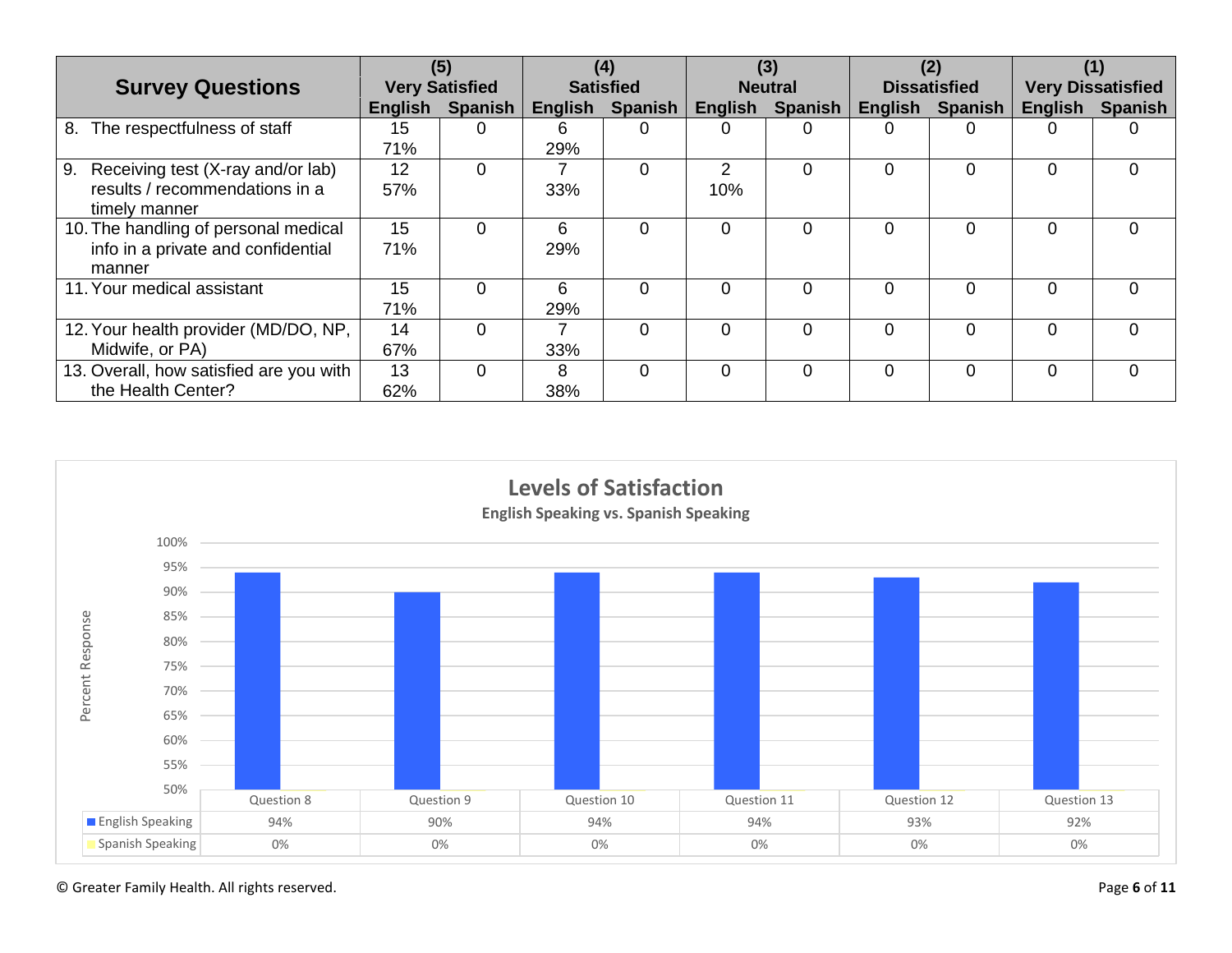# *Direct Quotes*

The following is the universe of *DIRECT QUOTES* taken from questions 14 - 18 on the Patient Satisfaction Survey form from the survey participants. There has been no editing for spelling, grammar, etc.; the comments are taken from the forms *AS IS*:

> **Spanish** NO: N/A: YES:

**Comments:**

1.

**Spanish** 1.

## **Question 14: Have you left a message for a staff member in the last week? If so, what was your experience?**

| English          |  |  |  |  |
|------------------|--|--|--|--|
| NO: 6            |  |  |  |  |
| N/A: 1           |  |  |  |  |
| YFS∙             |  |  |  |  |
| <b>Comments:</b> |  |  |  |  |

1.

### **Question 15: What is most helpful for you at Greater Family Health? Spanish**

**English**

- 1. "Great staff who understands my health."
- 2. "Everything & everyone."
- 3. "Kindness of staff."
- 4. "Scheduling/doctor."
- 5. "Staff."
- 6. "N/A."

# **Question 16: How can we improve Greater Family Health?**

**English**

- 1. "None."
- 2. "Everything was great."
- 3. "Day of doctor availability." (Williams)
- 4. "No improvements needed."
- 5. "N/A."

### **Question 17: Would you recommend this Health Center to your friends and family? YES or NO English Spanish**

- YES: 8
- NO:
- YES:
- NO:

### **Question 18: Name of your provider (doctor, nurse practitioner, midwife, or physician assistant): English Spanish**

• Williams: 7

• Williams: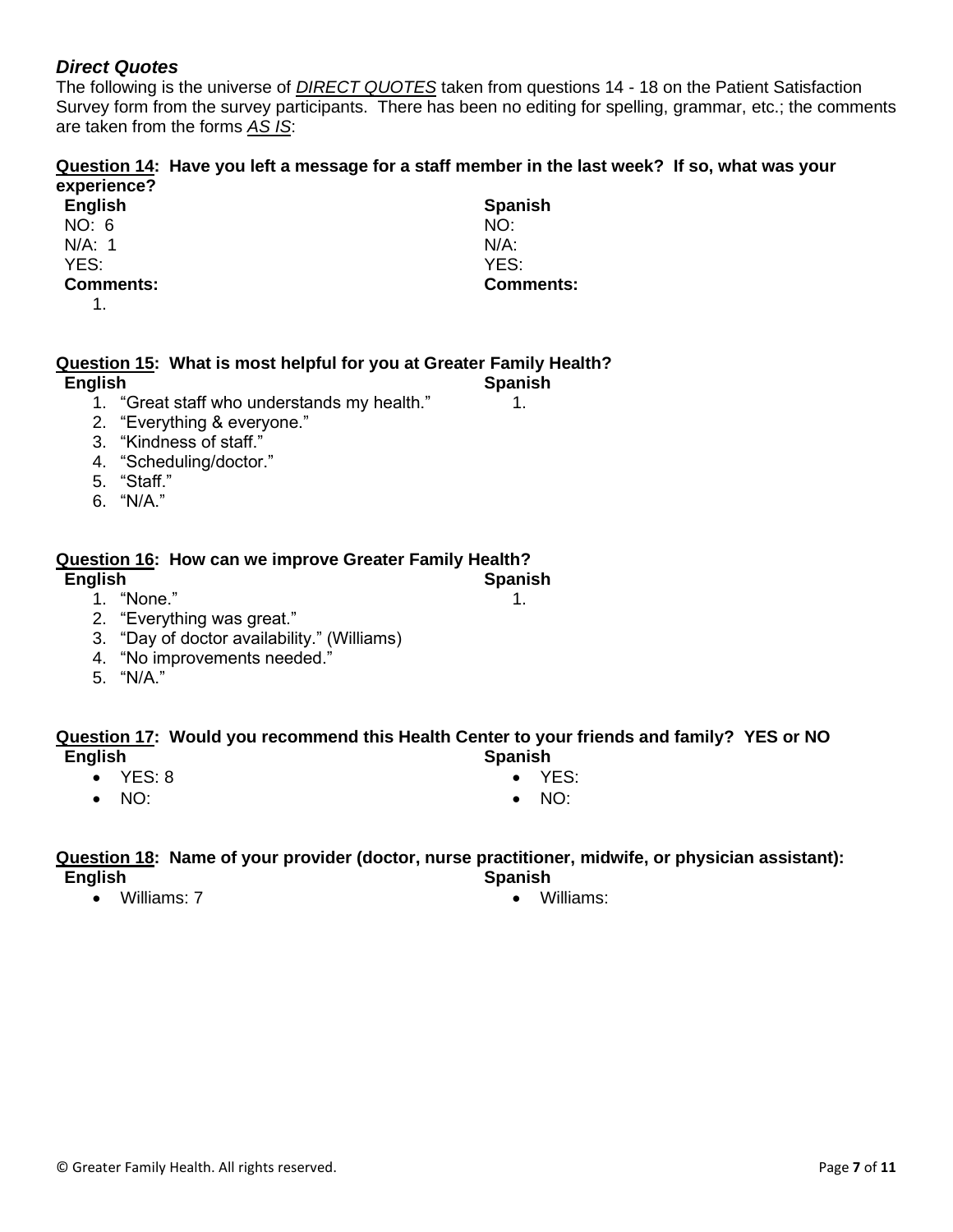

# **Individual Question Results with Trendlines**

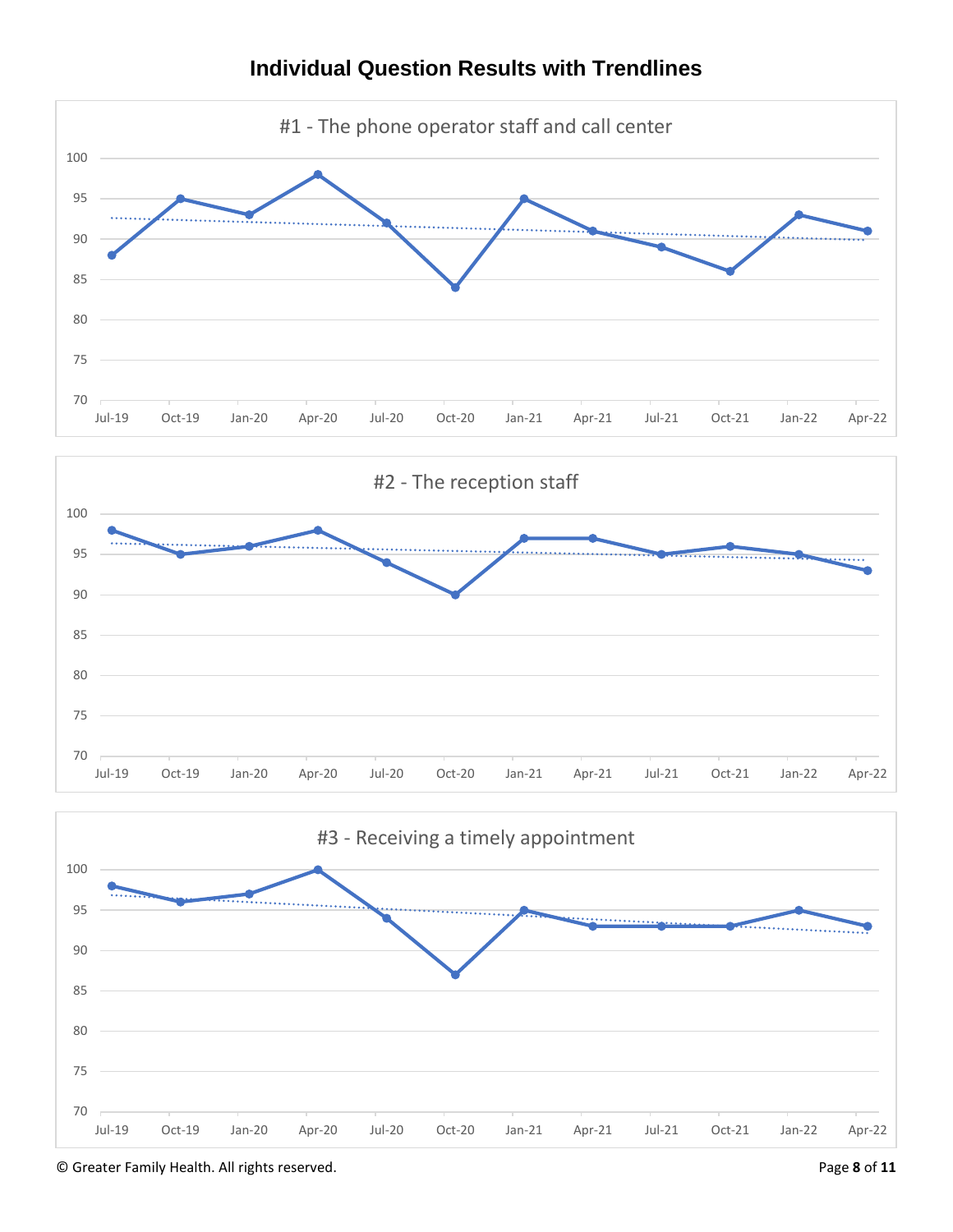



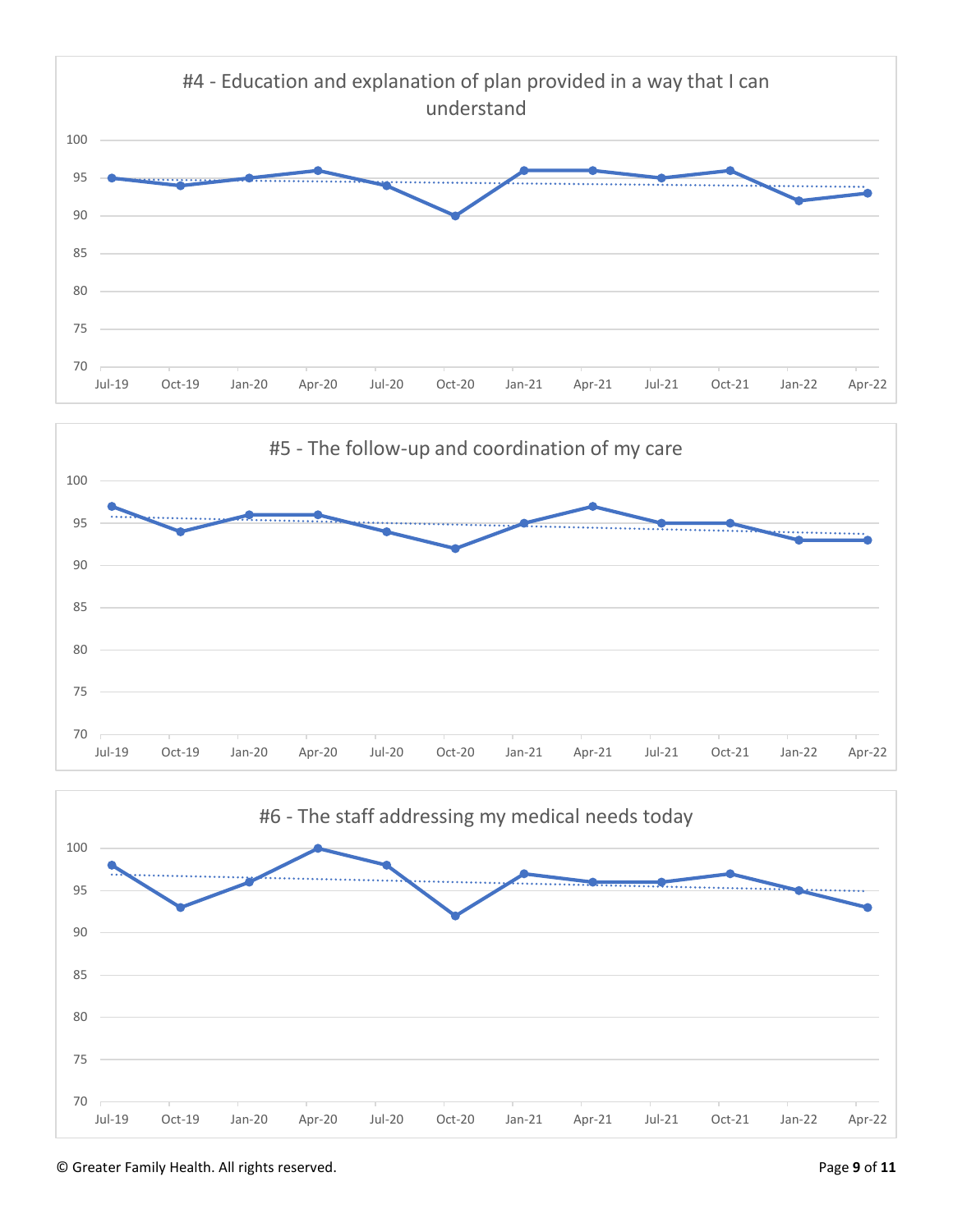